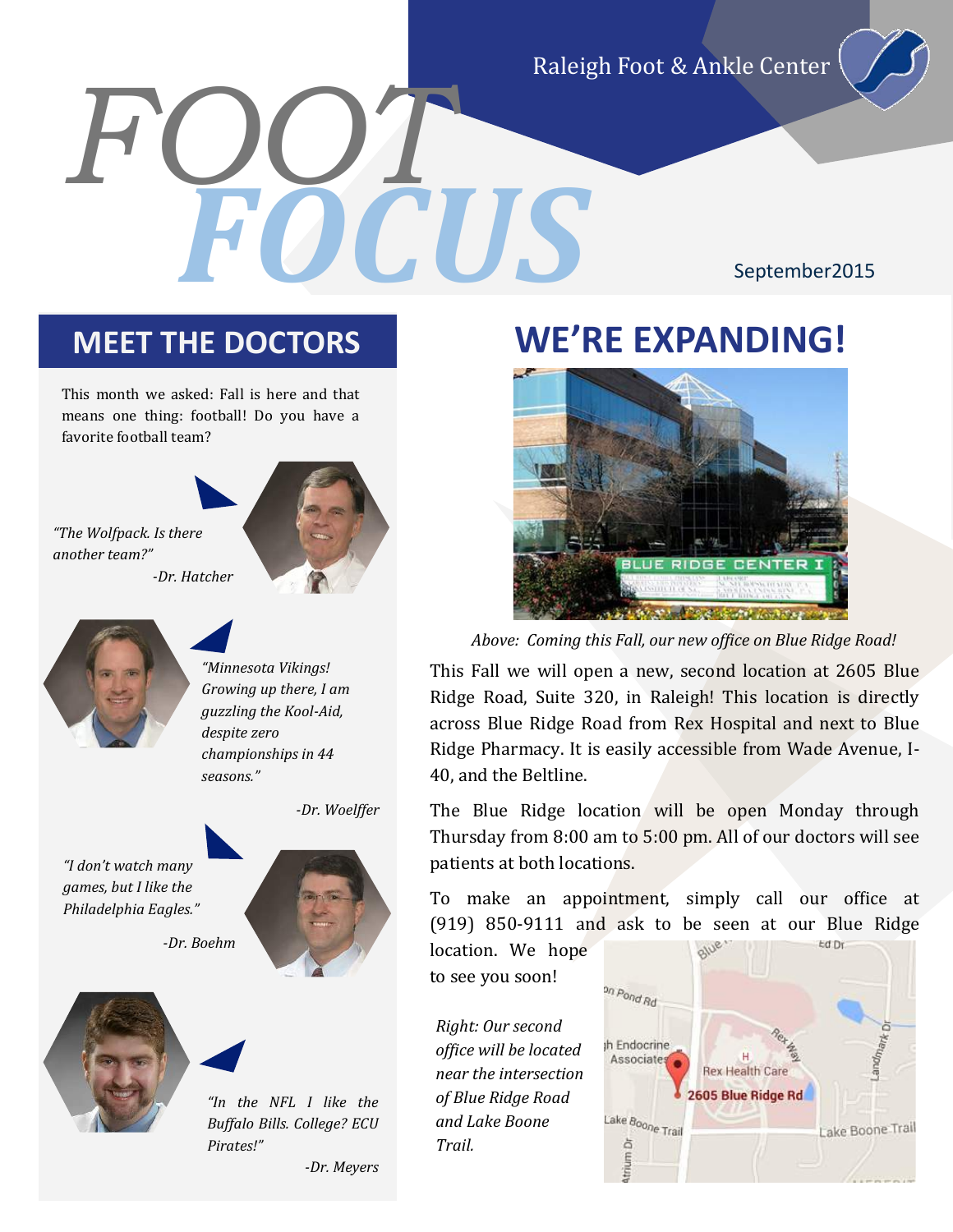## **PRODUCT OF THE MONTH**



#### **GOT ATHLETE'S FOOT? NEED RELIEF FOR YOUR ITCHY, IRRITATED FEET?**

#### *Use FungiFoam antifungal treatment to treat and prevent Athlete's Foot!*

Proven clinically effective in the treatment of most Athlete's Foot and Ringworm, and with daily use, prevents Athlete's Foot from coming back.

**During the month of September, FungiFoam is 25% off! Just mention coupon code "FOAM25" or enter it at checkout at www.raleighfootstore.com to receive your discount. That's a savings of over \$9.00!** 

*Offer cannot be combined with any other offers or discounts. Offer is good through September 30, 2015.*

**Margie's Penne Sausage Pasta**

#### **Ingredients:**

| 1 tablespoon olive oil  |  |                              |  | 1/2 teaspoon each salt and |    |        |     |       |
|-------------------------|--|------------------------------|--|----------------------------|----|--------|-----|-------|
|                         |  | 1 lb. smoked sausage, pepper |  |                            |    |        |     |       |
| sliced                  |  |                              |  |                            | 10 | $0Z$ . | can | Rotel |
| 2 garlic cloves, minced |  |                              |  | tomatoes                   |    |        |     |       |
| 2 cups chicken broth    |  |                              |  | 1 cup shredded cheddar or  |    |        |     |       |
| 1/2 cup heavy cream     |  |                              |  | Monterey jack cheese       |    |        |     |       |
| 8 to 10 oz. penne pasta |  |                              |  |                            |    |        |     |       |



Add olive oil to a large skillet. Sautee sliced smoked sausage and garlic. Add broth, tomatoes, cream, pasta, salt and pepper and stir. Bring to a boil, cover the skillet, and reduce the heat to low. Simmer until the pasta is tender, about 15 minutes. Remove from the heat, add the cheese, and serve.

*Raleigh Foot & Ankle Center will be closed Monday, September 7th in observance of Labor Day.*

**Did you hear the joke about the gym sock? You don't want to… it stinks!**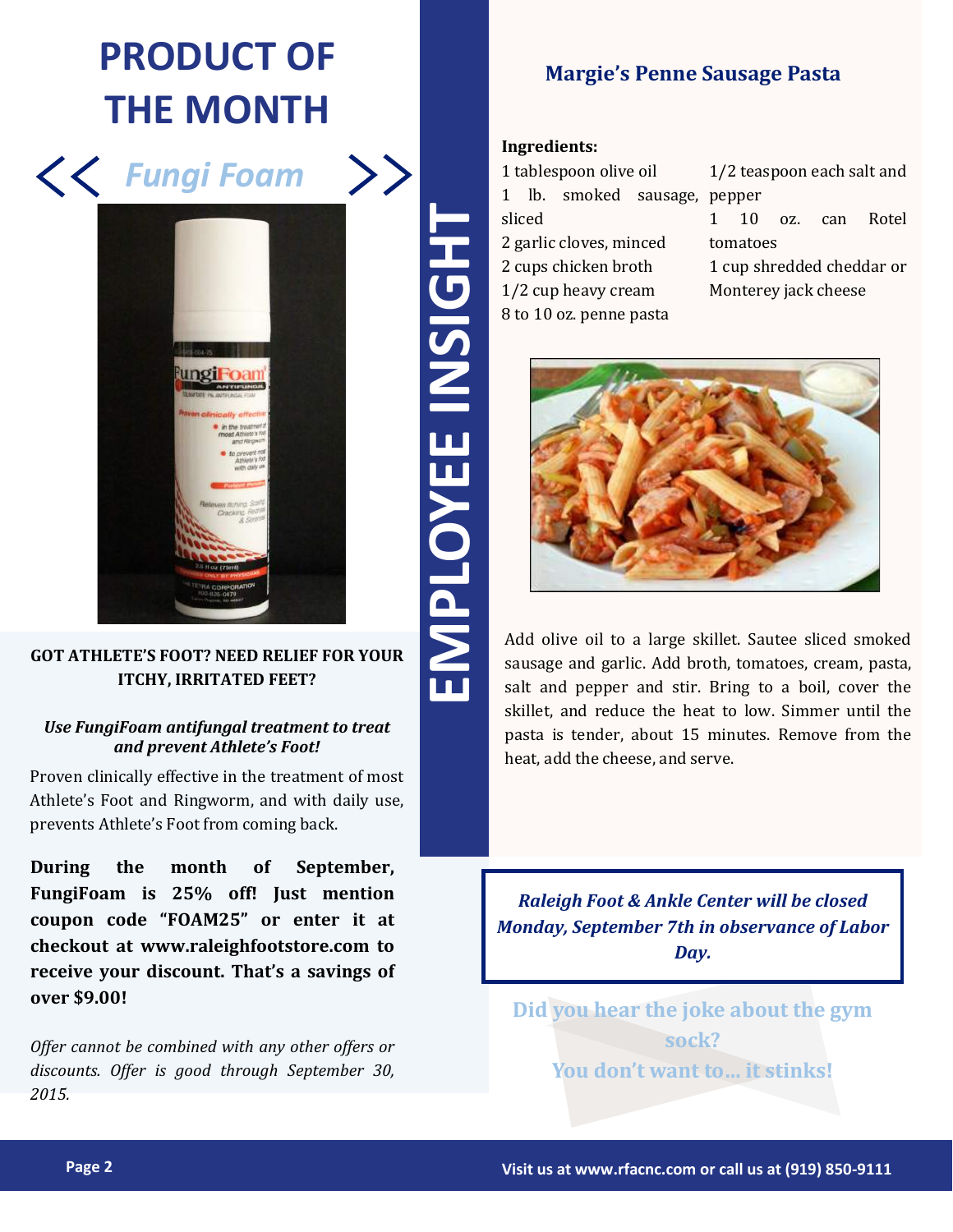# **CHEER US ON AT THE LEGEND RACE!**

*Raleigh Foot & Ankle Center is sponsoring the Legend Race on Saturday, September 19th in Oxford.*

Raleigh Foot & Ankle Center is sponsoring the Legend Race on Saturday, September 19th in Oxford, NC. The Legend Race is an obstacle course and mud run that involves lifting, crawling, jumping, and climbing. Doctors Woelffer and Boehm will run the course this year!

This year's race benefits Warrior Wellness Solutions, a charitable organization that provides holistic and integrative health and wellness training and education to wounded, ill, and injured service members and their caregivers within the active, reserve, and veteran components.



*Above: Dr. Woelffer climbing the wall at the Legend Race this past spring.*

If you're interested in participating in the race, you can pick up a brochure at our office, or register online at www.legendrace.com. Come on out and cheer our doctors on as they run the course!

### Calendar of Events: What's going on at RFAC?

**September 12:** LifeTime Fitness Open House **September 19:** The Legend Race in Oxford, NC **October 5:** Our new location opens on Blue Ridge Road! **November 7:** Step Out Walk to Stop Diabetes **November 14:** LifeTime Fitness Open House



### *Have you heard about our online store?*

Order your over-the-counter foot and ankle products from the comfort of your home! Everything you need to care for your feet can be delivered to your door, without taking a single step out of the door.

*Visit www.raleighfootstore.com.*